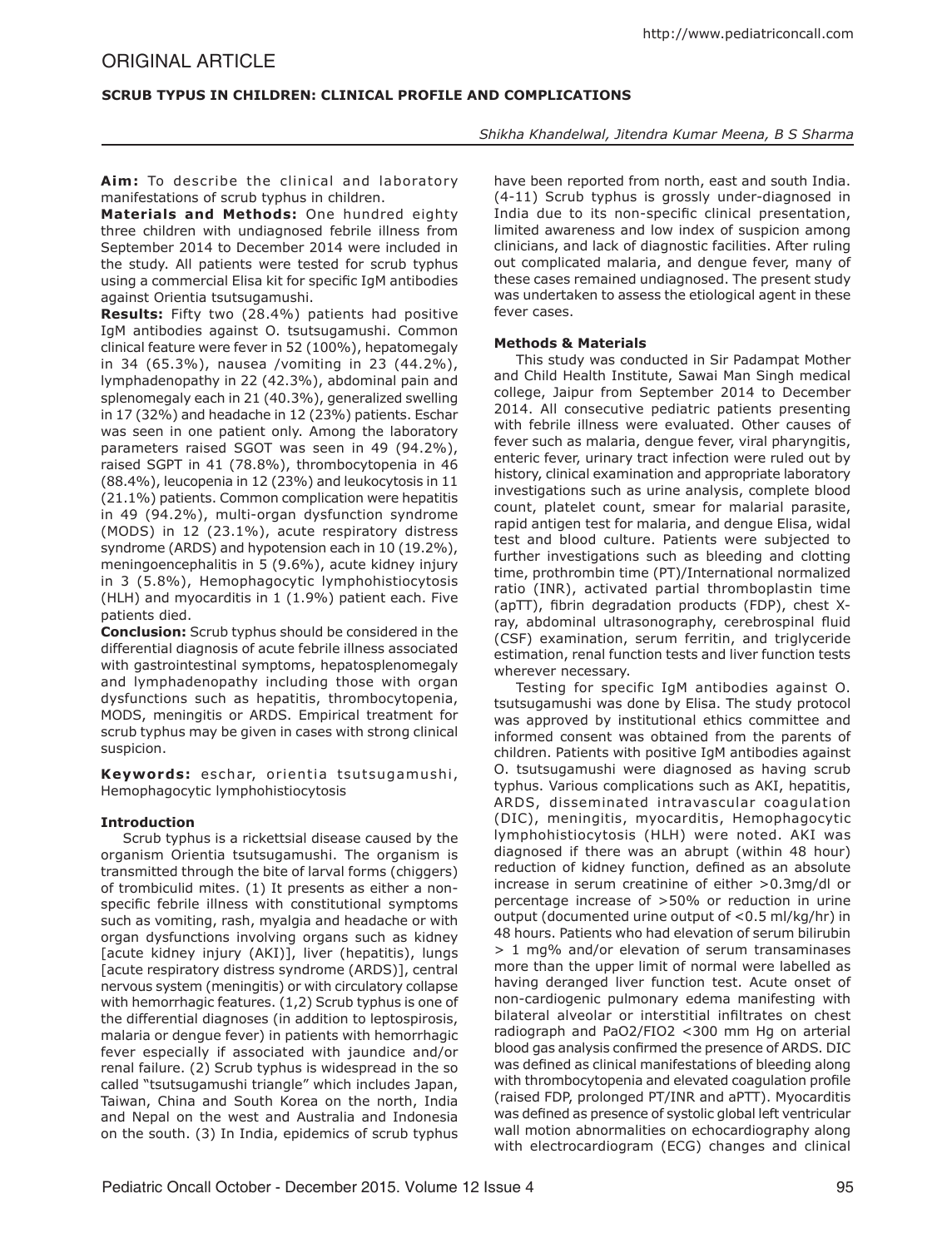findings consistent with left ventricular dysfunction in a previously normal individual. Despite administration of isotonic intravenous fluid bolus > 60ml/kg in 1 hour; decrease in blood pressure (BP) <5th percentile for age or systolic BP < 2 standard deviation (SD) below normal for age or requiring vasoactive drug to maintain BP was labelled as shock. Multi-organ dysfunction syndrome (MODS) was defined by presence of altered organ dysfunction such that homeostasis cannot be maintained without medical intervention. (12) Meningitis was defined as presence of altered sensorium and signs of meningeal irritation associated with elevated proteins and cells on cerebrospinal fluid (CSF) analysis. In laboratory parameters, leukocytosis was considered when white cell count (WBC) was more than 12000 cells/cumm and leucopenia was defined as WBC < 4000 cells/cumm. (13) Thrombocytopenia was considered when platelet count was <150,000 cells/cumm, raised SGOT was > 40IU/L, raised SGPT was > 55IU/L, raised serum creatinine was >1 mg/dl, raised INR was >1.2, raised PT > 14 second and raised bilirubin was >1mg/dl. (14)

The patients, who were serologically diagnosed of having scrub typhus or those with strong clinical suspicion of scrub typhus, were given doxycycline (in children >8years of age, in critically ill patient and those who did not respond to azithromycin) or azithromycin (in children  $<$  8 years of age). All other supportive measures such as hemodialysis, ventilator support, transfusion of blood components, inotropic support were given as per the indications.

Clinical and laboratory features associated with scrub typhus were analyzed.

#### **Results**

A total of 183 consecutive patients with undiagnosed fever were included in the study and 52 (28.4%) had positive IgM antibody against scrub typhus. Mean age of presentation was  $9.7 + 3.9$  years with age range of 4 months to 16 years. Male: female ratio was 1:1. Forty four (84.6%) cases were from rural area. Thirty seven (71%) cases were seen mainly between September and November months which are post monsoon months. The common clinical features are depicted in table 1 and laboratory abnormalities are depicted in table 2. Hepatitis was seen in 49 (94.2%) patients, MODS in 12 (23.1%), ARDS and hypotension in 10 (19.2%) patients each, meningoencephalitis and DIC in 5 (9.6%) patients each, AKI in 3 (5.76%) and myocarditis and HLH in 1 (1.9%) patient each. Five patients (two from ARDS, one from acute liver failure, one from severe shock, and one from MODS) died in the hospital. Remaining patients recovered within one to three days of starting treatment. Azithromycin was given in 37 (71.2%) patients and out of these 28 (75.7%) patients recovered. In rest of cases we added doxycycline.

## **Table 1: Clinical features of scrub typhus**

| <b>Clinical features</b> | <b>No of patients</b><br>$[n=52(%)]$ |
|--------------------------|--------------------------------------|
| Fever (<7 days)          | 20 (38.4%)                           |
| Fever (7-14 days)        | 25 (48%)                             |
| Fever (14-29 days)       | $7(13.4\%)$                          |
| Hepatomegaly             | 34 (65.3%)                           |
| Nausea/ vomiting         | 23 (44.2%)                           |
| Lymphadenopathy          | 22 (42.3%)                           |
| Abdominal pain           | 21 (40.3%)                           |
| Splenomegaly             | 21 (40.3%)                           |
| Serositis                | 17 (32.6%)                           |
| Pedal edema              | 15 (29%)                             |
| Headache                 | 12 (23%)                             |
| Shock                    | 10 (19.2%)                           |
| Myalgia                  | 10 (19%)                             |
| Seizure                  | $9(17.3\%)$                          |
| Cough                    | $5(9.6\%)$                           |
| Altered sensorium        | $5(9.6\%)$                           |
| Maculopapular Rash       | $4(7.6\%)$                           |
| Diarrhea                 | $3(5.7\%)$                           |
| Jaundice                 | $3(5.7\%)$                           |
| Bleeding manifestation   | $2(3.84\%)$                          |
| Eschar                   | $1(1.92\%)$                          |

**Table 2: Laboratory abnormalities in scrub typhus**

| <b>Laboratory parameter</b> | No of patient<br>$[n = 52(%)]$ |
|-----------------------------|--------------------------------|
| Raised SGOT                 | 49 (94.2%)                     |
| Thrombocytopenia            | 46 (88.4%)                     |
| Raised SGPT                 | 41 (78.8%)                     |
| Leukopenia                  | 12 (23%)                       |
| Leukocytosis                | 11 (21.1%)                     |
| Raised bilirubin            | $5(9.6\%)$                     |
| Raised INR                  | $4(7.7\%)$                     |
| Raised serum creatinine     | $3(5.7\%)$                     |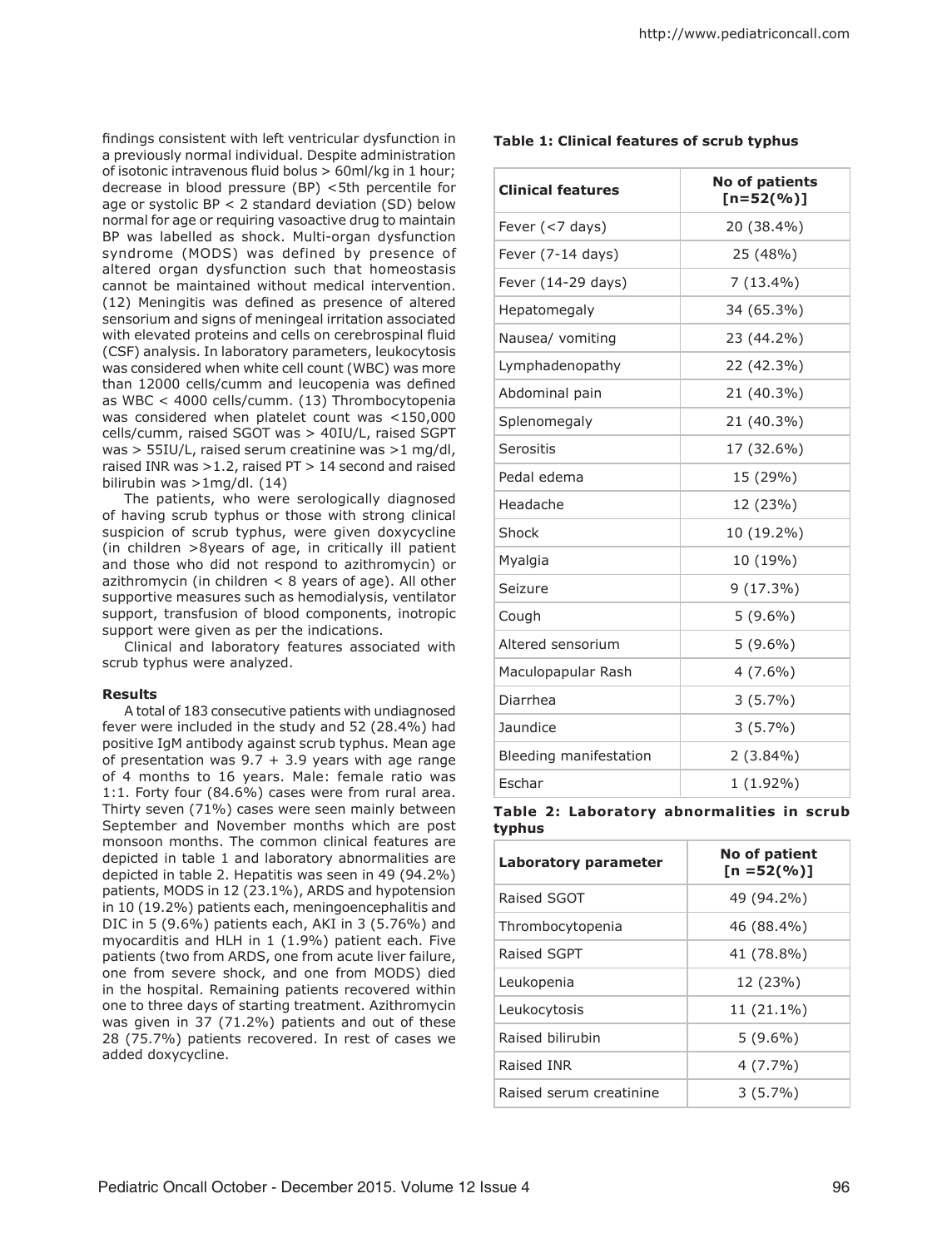#### **Discussion**

There have been reports of the outbreaks of scrub typhus from various parts of the country in the recent past with serological evidence of widespread prevalence of spotted fevers and scrub typhus in different states. (4,5,7-11) Thus, there was a strong possibility of presence of scrub disease in Rajasthan also but it had not been documented in pediatric age group as yet. In the present study most of the cases were seen during the months of September to December. Such post monsoon surge is reported earlier also. (5-7,9,11) Further, in the immediate post monsoon period (September to early months of the next year), there is growth of secondary scrub vegetation, which is the habitat for trombiculid mites (mite islands). (15) Children play and are also involved in the harvesting activity in the fields where they are exposed to the bites of larval mites. The disease presents as an acute febrile illness with non-specific signs and symptoms. (1) In our study, the commonest presentations were fever with vomiting and pain in abdomen. These findings assume importance, as there is limited available information on the relationship between scrub typhus and gastrointestinal dysfunction. (16) Unlike the usual viral illnesses, the duration of fever in the majority of cases is usually more than 7 days. A necrotic eschar at the inoculating site of the mite is pathognomonic of scrub typhus (1,3), however, it is rarely seen in south East Asia and Indian subcontinent. (5,7,11) In our series, eschar was seen in only one patient. Lymphadenopathy is common in scrub typhus. (8,17) It can be a differentiating feature from malaria and dengue where patients can also have hepatomegaly and splenomegaly as was seen in our patients with scrub typhus. Another important finding noted was the occurrence of capillary leak. Tsutsugamushi infects vascular endothelium leading to vasculitis and organ dysfunction. (2) Vascular injury to capillary endothelium may be the causative factor for capillary leak. Similar to many other case series most patients had elevation of serum transaminases, even without any other evidence of multi-organ dysfunction as scrub typhus hepatitis causes mild portal inflammation and lobular activities without causing significant interface hepatitis or intralobular hepatocyte death due to focal direct liver damage. Therefore, if patients are found with fever of unknown origin and abnormal liver function, we should take scrub typhus into consideration. Other laboratory findings noted were leukocytosis, thrombocytopenia. Leukocytosis is thought to be associated with severe scrub typhus (18,19), these findings need to validated in a large sample.

The mainstay of diagnosis in scrub typhus is serology. (20) The gold standard serological tests are immunofluorescence antibody test or indirect immunoperoxidase assay (20) but are out of reach in our country owing to high costs. The cheapest test currently available and used extensively in our country is Weil- Felix test (4,6-8,11) which is highly specific, but lacks sensitivity. (17,21) In the present study,

we used ELISA testing for IgM antibodies against O. tsutsugamushi for diagnosis. This test has shown good sensitivity and specificity~90% for detecting specific antibodies (4,20,22) and has been adequately validated. (5)

Complications in scrub typhus develop after first week of illness (1) and are directly related to the blood load of O. tsutsugamushi. (23,24) In the present study, the most common organ dysfunction was hepatitis followed by MODS, ARDS, circulatory collapse, meningoencephalitis and AKI. CSF abnormalities in rickettsia meningitis is similar to that of viral or tuberculous meningitis. (24,25) The features favoring rickettsia meningitis are duration of fever more than five days, CSF pleocytosis of lower magnitude, CSF lymphocytes more than 50% and elevation of SGPT. (26)

The recommended treatment regimen for scrub typhus is doxycycline (4 mg/kg/day PO or IV divided every 12 hours, maximum 200 mg/day). Alternative regimens include tetracycline (25-50 mg/kg/day PO divided every 6 hours, maximum 2 gm/day) or chloramphenicol (50-100 mg/kg/day divided every 6 hours IV, maximum 4 g/24 hr). Therapy should be continued for a minimum of 5 days and until the patient has been afebrile for ≥3 days to avoid relapse. Most children respond rapidly to doxycycline or chloramphenicol within 1-2 days (range, 1-5 days). Highly virulent or potentially doxycyclineresistant O. tsutsugamushi strains have emerged in some regions of Thailand. Clinical trials showed that azithromycin may be as effective and that rifampicin is superior to doxycycline in such cases. Likewise, a retrospective analysis in Korean children with scrub typhus showed that roxithromycin was as effective as either doxycycline or chloramphenicol, suggesting a role as an alternative therapy for children or pregnant women. (27) In our study most of the patients were given azithromycin and 75% patients recovered. Rest of them responded to doxycycline.

In our study, mortality rate was 9.6%. This is relatively higher as compared to other studies. (5,7,19) It may because our hospital is a tertiary health center and patients referred are here in late stages and also in critical condition.

In conclusion, our study showed that scrub typhus should be considered in the differential diagnosis of acute febrile illness associated with gastrointestinal symptoms, hepatosplenomegaly and lymphadenopathy including those with organ dysfunctions such as hepatitis, meningoencephalitis, AKI, coagulopathy or ARDS. Though eschar is pathognomonic of the disease, it may not be commonly seen, and its absence does not rule out scrub typhus. As patients respond to doxycycline or macrolides, empirical treatment with these antibiotics may be given in cases where there is a strong clinical suspicion of scrub typhus.

#### **Funding:** None

**Conflict of Interest :** None